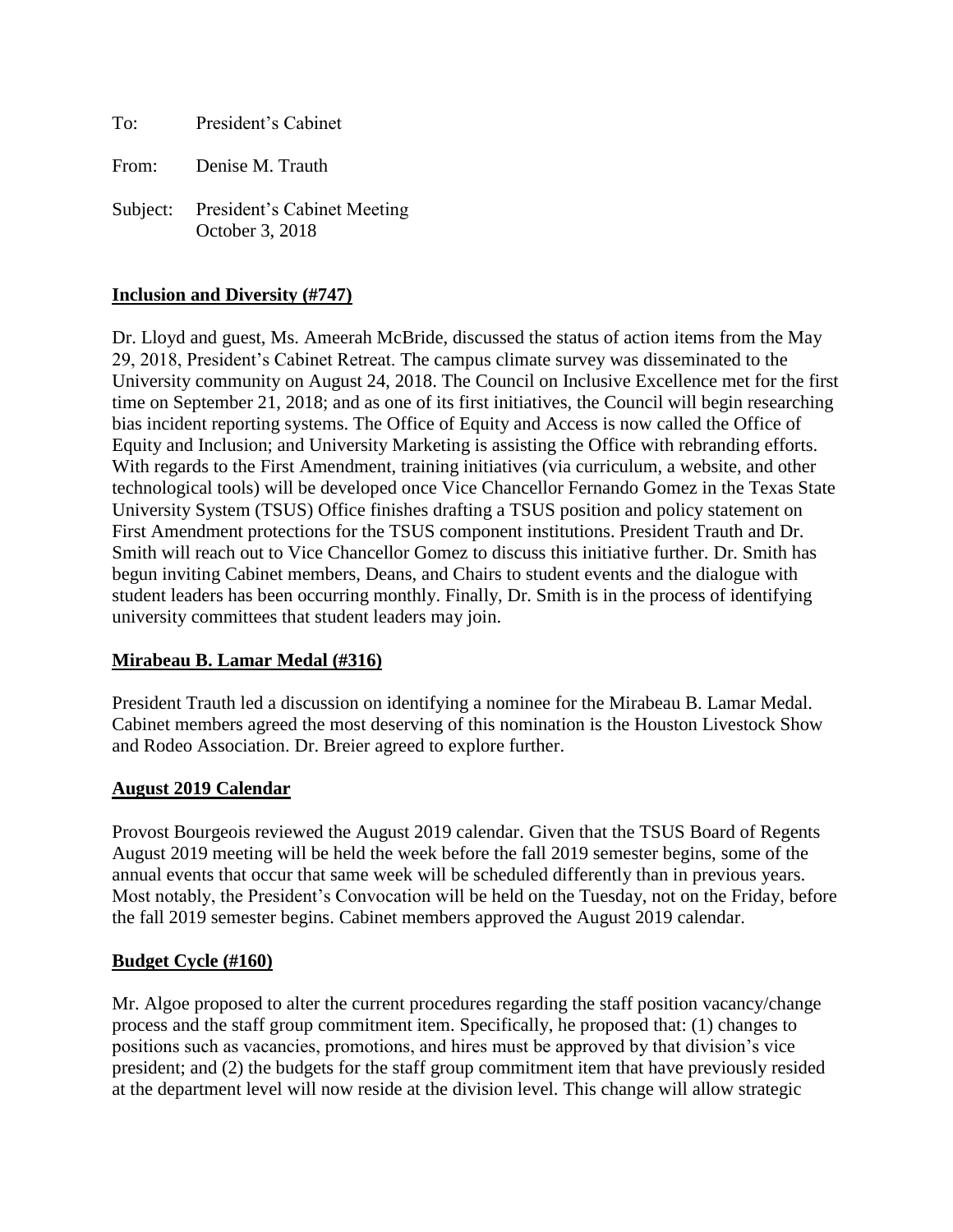reallocations within individual divisions as well as across the university. Cabinet members approved the proposal.

# **President's Update (#556)**

President Trauth discussed an offer to give Texas State two live bobcats. Given the costs associated with boarding, caring, and handling of live mascots and the potential controversy surrounding removing the bobcats from their natural habitats, Cabinet did not approve the offer.

President Trauth distributed information about the TSUS Political Action Committee.

President Trauth discussed the semi-annual fall 2018 roundtable discussions sponsored by the Student Government Association. Students discussed with President Trauth such topics as LBJ Student Center construction and signage, the Texas State Office of Veterans Affairs webpage, financial literacy, and apartment rental lease agreements.

President Trauth announced that she has asked Mr. Algoe to conduct a feasibility study for a new music building.

# **Significant Issues (#01)**

Provost Bourgeois provided a preliminary report on restricted research expenditures for fiscal year 2018.

Dr. Weigum provided an update on her presidential fellow project.

Mr. Algoe led a discussion on the Victory Star, particularly when to stop lighting it on Jackson Hall and when to light it on the University Events Center. Mr. Algoe will gather more information about when the Victory Star at the University Events Center will be ready to be lit.

Dr. Breier provided a preliminary report on the success of Step up for State. Though only in the first half of the 24-hour period of giving, more than 1,400 donors had given more than \$123,000. Dr. Breier expressed her appreciation of her staff in making Step up for State a success.

Mr. Pierce reported that that new voicemail system went live on September 26, 2018, without any complications.

Mr. Pierce announced that his division, along with four faculty members, is piloting a new distance learning platform and, that if well-received, could ultimately reduce the cost of equipment purchases.

Dr. Smith reported that Turning Point USA has been invited by a student organization to be on campus on October 24, 2018. The staff in the Division of Student Affairs has begun to prepare, in accordance with policy.